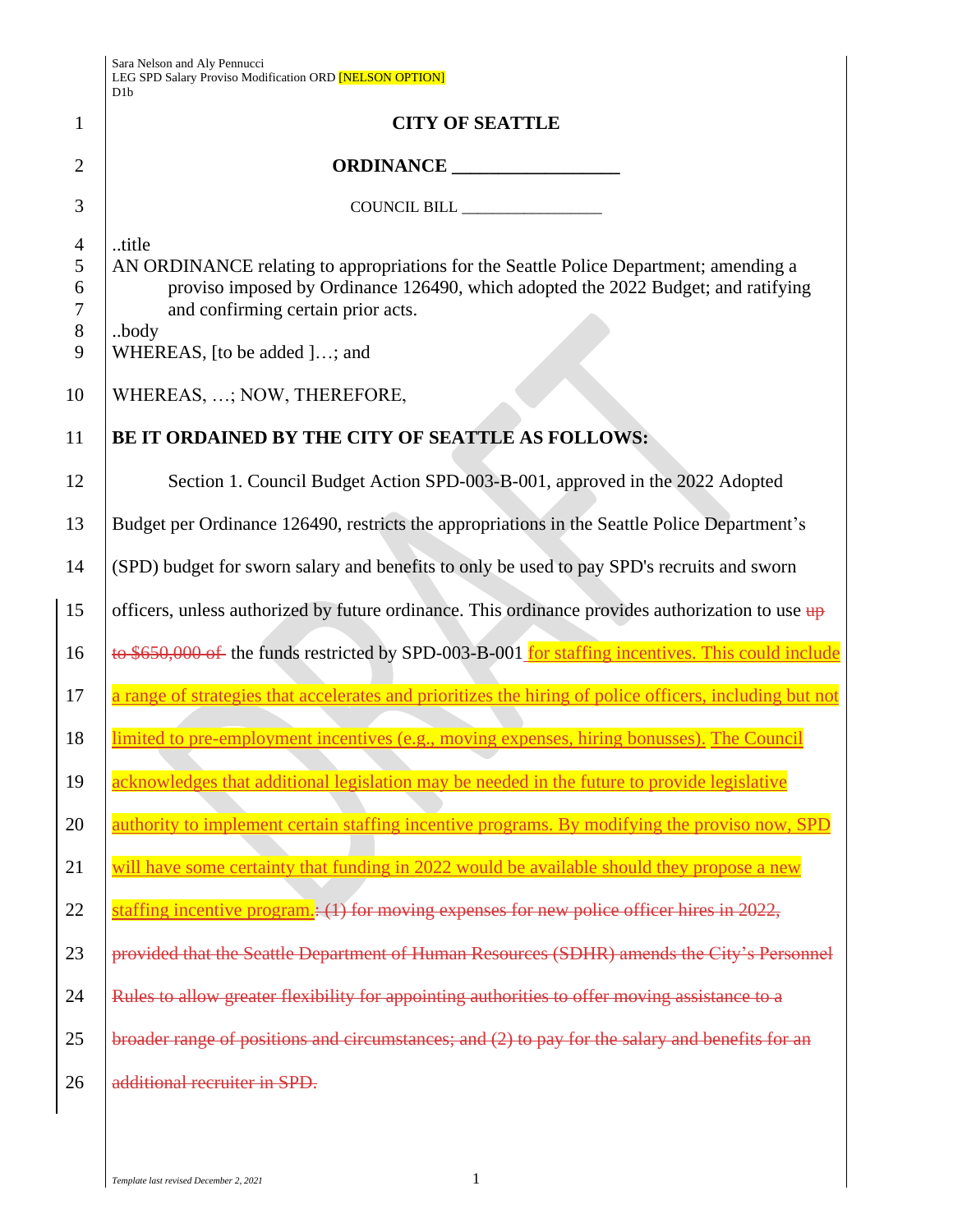Sara Nelson and Aly Pennucci LEG SPD Salary Proviso Modification ORD [NELSON OPTION] D1b

1 Section 2. By establishing this Section 2, the Council requests that SDHR complete a 2 process to update the City's personnel rules to provide appointing authorities the Chief of Police 3 greater flexibility to pay for moving expenses for new police hires and to extend those benefits to  $4$  a broader range of positions if the appointing authority if they determines they are unable to 5 recruit persons in the immediate employment area who possess the unique skills, expertise, 6 and/or educational qualifications. This should include consideration to change the criterion in 7 Personnel Rule 4.2.9.C that requires that an individual's new job with the City must be at least 8 50 miles farther from his or her place of residence than his or her former job to qualify for 9 moving expenses. Reducing that distance could encourage more applicants from candidates who 10 live in the Puget Sound region and encourage officers to locate within or closer to the city. It is 11 the Council's intent that modifying the Personnel Rule 4.2.9 related to moving expenses to 12 **provide greater flexibility to the Chief of Police to accelerate the hiring of police officers is** 13 **prioritized. If amending the rule to include a broader range of positions, beyond police offices,** 14 would significantly increase the time it takes to work through the process for amending the rules, 15 the Council requests that SDHR first complete a process to amend the rules a to allow flexibility 16 to the Chief of Police for police office hires, and following adoption of that rule change, initiate a 17 **process to amend the rule to address a broader range of positions in SPD and other City** 18 departments.

19 Section 3. Any act consistent with the authority of this ordinance taken after its passage 20 and prior to its effective date is ratified and confirmed.

*Template last revised December 2, 2021* 2